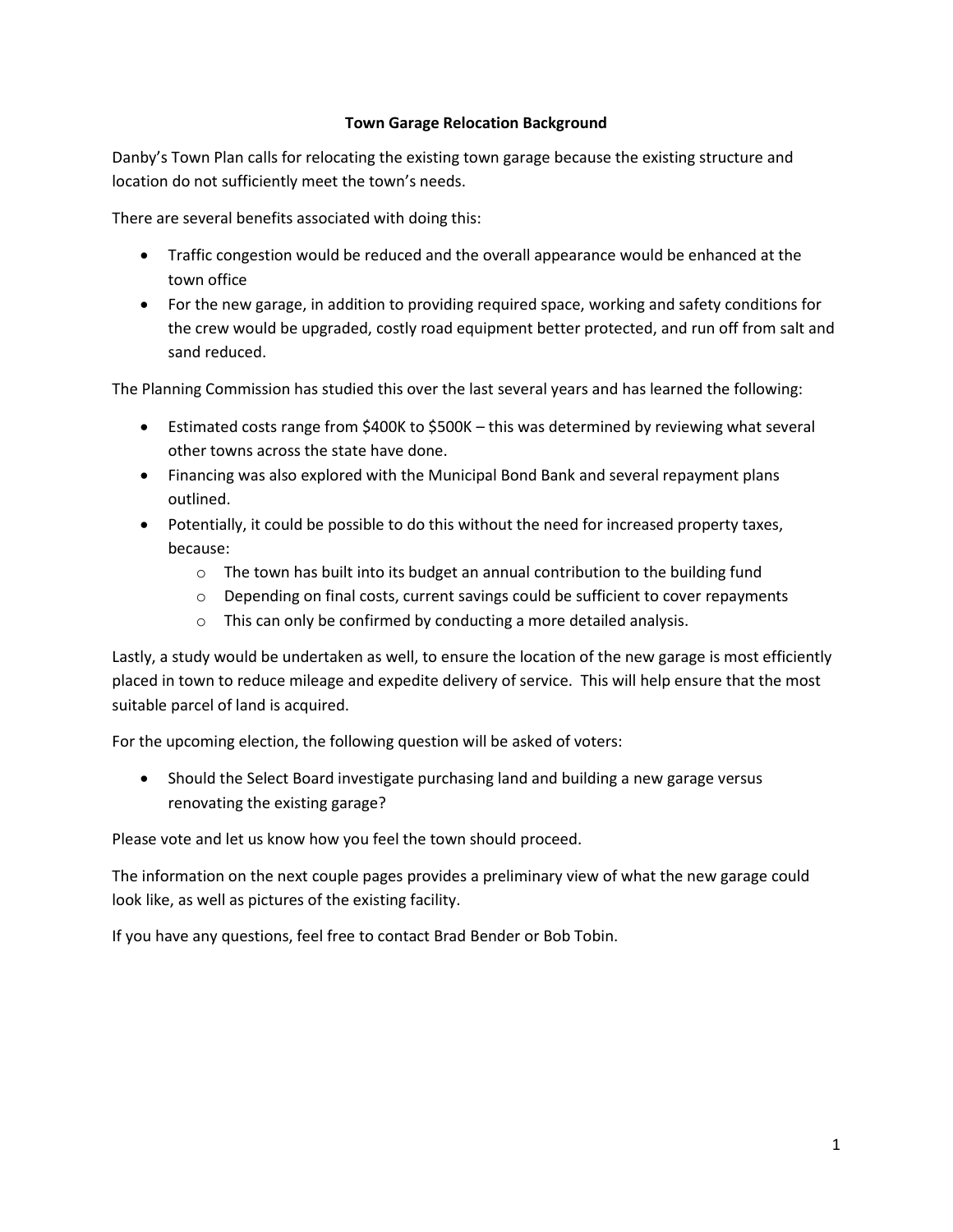## **Preliminary View of New Garage**





These are pictures of garages built in surrounding towns. The proposed new garage in Danby would be based on these. It would likely be a metal building manufactured by Armstrong Steel Company. Design features include:

- Acquisition of perk tested land in most efficient location
- Energy efficient
- Up to code (ADA, electrical, heating, plumbing)
- New well to provide water
- 3 bays in front, with rear garage door exit
- Wash bay for winter vehicle maintenance
- Bathroom, eye wash station
- Six-foot-high security fence
- Security system protection for building access and tools
- Demolition and cleanup around existing building location
- Paving (at new garage and town office).

The benefits the town would realize include providing needed space, reducing congestion at the office and transfer station, improving working and safety conditions for the crew, better protecting costly equipment, covering sand and salt to prevent run off and delivering services more effectively, while reducing mileage on trucks.

In addition, building a new facility is being considered because of the amount of renovations needed at the existing facility – examples include:

- Asbestos remediation
- Roof repair leaks between Bays 1 & 2 and also in office
- **Exterior siding**
- New doors and windows
- Electricity upgrade
- 3rd Bay Garage door built
- Exit door in office to meet code built
- Heating system that meets code and insurance requirements.